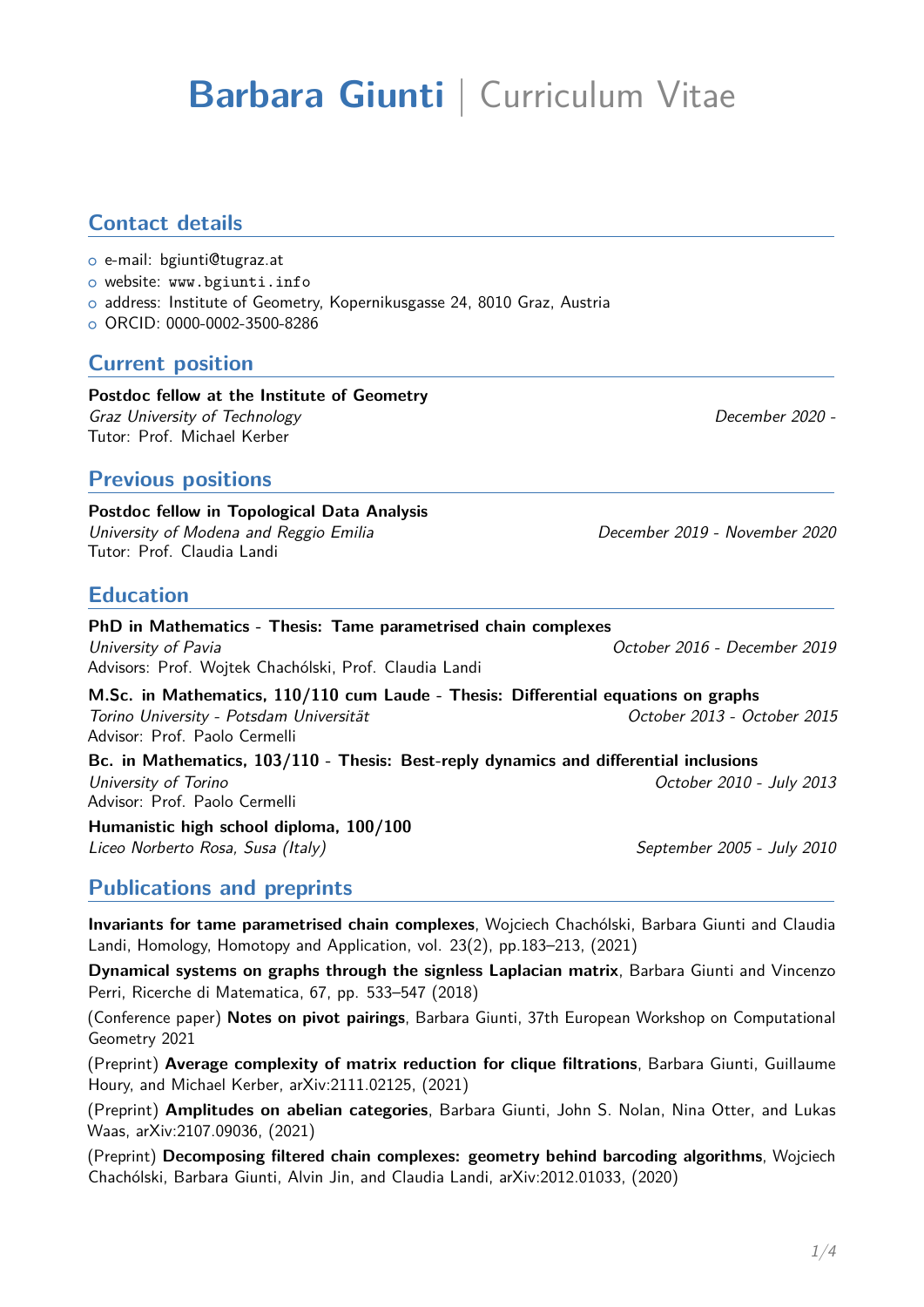## **Participation in conferences and workshops**

| (Accepted) talk: Average complexity of persistence algorithms for clique filtrations                                                                                           |                      |  |
|--------------------------------------------------------------------------------------------------------------------------------------------------------------------------------|----------------------|--|
| ATMCS 10<br>University of Oxford, Oxford, UK                                                                                                                                   | 20-24 June 2022      |  |
| (Accepted) poster: Amplitudes in multiparameter persistence                                                                                                                    |                      |  |
| ATMCS 10                                                                                                                                                                       | 20-24 June 2022      |  |
| University of Oxford, Oxford, UK                                                                                                                                               |                      |  |
| Invited talk: Amplitudes on abelian categories                                                                                                                                 |                      |  |
| Workshop on Metrics in Multiparameter Persistence<br>Lorentz Center, Leiden, Nederlands                                                                                        | 19-22 July 2021      |  |
| Talk: The amplitude of an abelian category: Measures in persistence theory<br>Workshop on Topological Data Analysis<br>IMSI, Chicago, USA                                      | 26-30 April 2021     |  |
| Talk: Notes on pivot pairings                                                                                                                                                  |                      |  |
| European Workshop on Computational Geometry 2021<br>S. Petersburg, Russia                                                                                                      | 7-9 April 2021       |  |
| Invited talk: Persistence algorithms from filtered chain complexes point of view                                                                                               |                      |  |
| AMS Special Session on Applied Topology<br>Joint Mathematical Meeting                                                                                                          | 6-9 January 2021     |  |
| Invited talk: Parametrised chain complexes                                                                                                                                     |                      |  |
| <b>SIAM AG19</b><br>Bern, Swizerland                                                                                                                                           | 9-13 July 2019       |  |
| Talk: Classification of filtered chain complexes                                                                                                                               |                      |  |
| Joint meeting SIMAI-UMI-PTM<br>Wrocław, Poland                                                                                                                                 | 17-20 September 2018 |  |
| Poster: Decomposition of filtered chain complexes<br>ATMCS 8                                                                                                                   | 25-29 June 2018      |  |
| IST, Wien, Austria                                                                                                                                                             |                      |  |
| Talk: Decomposition of filtered chain complexes: Structure theorem and algorithm<br>Computational Geometry 2018, Young Researchers Forum<br>Renyi Institute, Budapest, Hungary | 11-14 June 2018      |  |
| Poster: Decomposition of persistent chain complexes                                                                                                                            |                      |  |
| TAGS - Linking Topology to Algebraic Geometry and Statistics<br>Max Planck Institute, Leipzig, Germany                                                                         | 19-23 February 2018  |  |
| Talk: Topology and data science: an introduction to persistent homology                                                                                                        |                      |  |
| Young Topologists Meeting<br>KTH, Stockholm, Sweden                                                                                                                            | 3-7 July 2017        |  |
| <b>Seminars</b>                                                                                                                                                                |                      |  |
| (Scheduled) Talk: Average complexity of persistence algorithms<br>AATRN Vietoris-Rips online seminar                                                                           | 29 April 2022        |  |
| (Scheduled) Invited Talk: Persistence modules and amplitudes<br>FD online seminar                                                                                              | 14 April 2022        |  |
| Invited Talk: Amplitudes in multiparameter persistence<br>ATIA seminar, Albany, USA                                                                                            | 11 March 2022        |  |
| Invited talk: Amplitudes in persistence theory<br>PHST online seminar                                                                                                          | 8 March 2022         |  |
| Talk: Persistence decomposition algorithms<br>Journal Club Heidelberg, Heidelberg, Germany                                                                                     | 15 February 2021     |  |
| Invited talk: Filtered chain complexes and persistence algorithms<br>UCLA TDA seminar, Los Angeles, USA                                                                        | 21 January 2021      |  |
| Invited talk: Invariants for tame parametrised chain complexes                                                                                                                 | 9 October 2020       |  |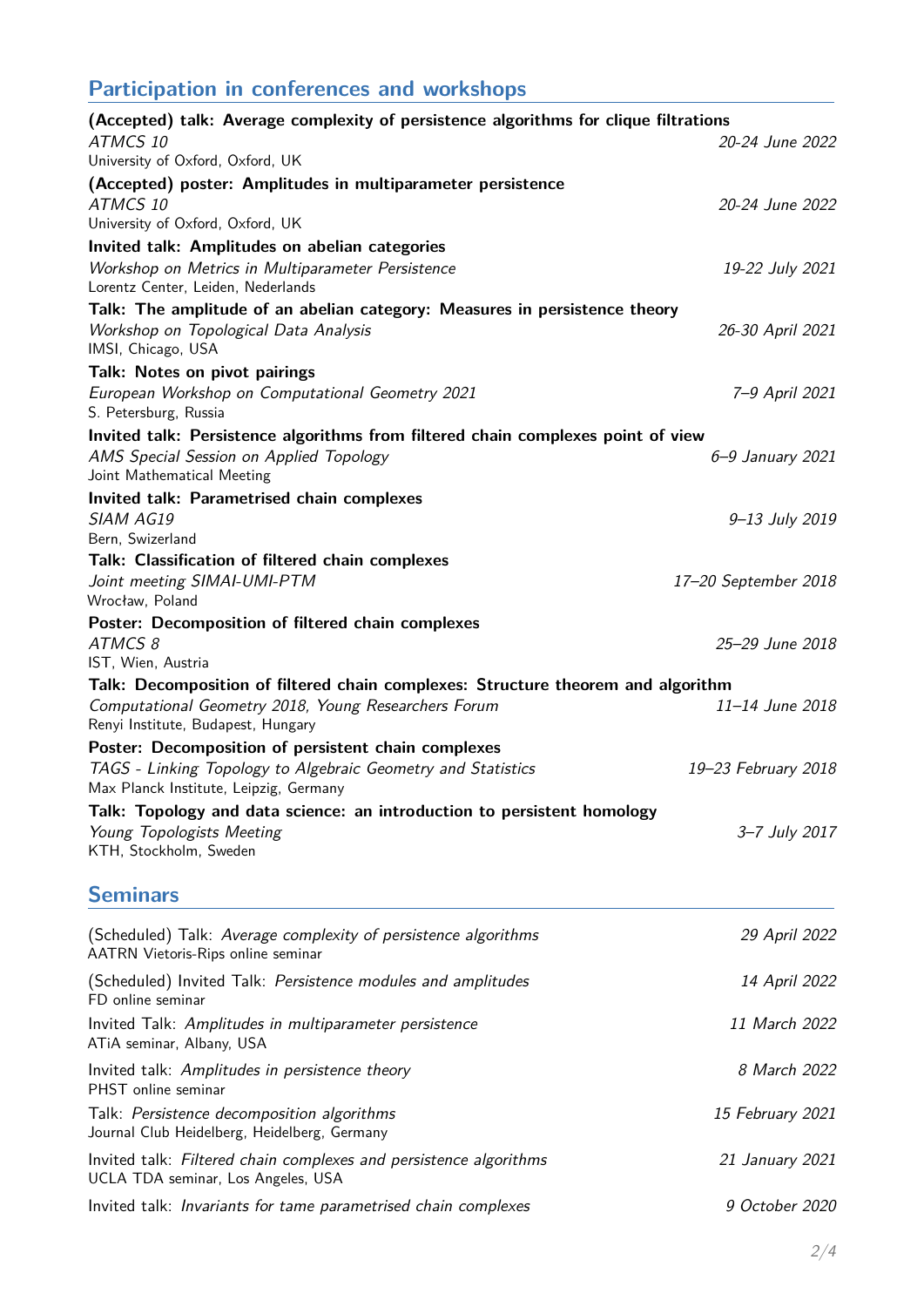| Oxford Applied Topology Seminar, Oxford University, UK                                                                    |                   |
|---------------------------------------------------------------------------------------------------------------------------|-------------------|
| Talk: Persistence theory of parametrised chain complexes<br>Graz Geometry seminar, Graz University of Technology, Austria | 8 October 2020    |
| Invited talk: A model category of tame parametrised chain complexes<br>Journal Club Heidelberg, Heidelberg, Germany       | 7 July 2020       |
| Talk: Invariants for tame parametrised chain complexes<br>AATRN online seminar - Originally accepted as talk at ATMCS9    | 6 May 2020        |
| Invited talk: Parametrised chain complexes in persistence theory<br>University of Bologna, Italy                          | 11 February 2020  |
| Invited talk: Invariants for tame parametrised chain complexes<br>University of Aberdeen, UK                              | 15 January 2020   |
| Talk: Persistence theory and applications<br>Northumbria University Newcastle, UK                                         | 13 January 2020   |
| Talk: Parametrised chain complexes as a model category<br>NTNU, Trondheim, Norway                                         | 26 September 2019 |
| Talk: Filtered Chain Complexes: Decomposition and Algorithm<br>TU München, Germany                                        | 22 March 2019     |
| Talk: Classification of filtered chain complexes<br>NTNU, Trondheim, Norway                                               | 29 Octorber 2018  |
| Invited talk: Introduction to persistence theory<br>Milano Bicocca University, Milano, Italy                              | 20 November 2017  |
| Invited talk: Introduction to zigzag persistence<br>Ruhr-Universität, Bochum, Germany                                     | 26 September 2017 |
|                                                                                                                           |                   |

#### **Supervised master's students**

**2**: **Daniel W. Peer**, Master thesis Injective model category structure on tame parametrised chain complexes, academic year 2020/2021 (to be defended), co-supervised with Prof. Michael Kerber

**1**: **Guillaume HouCry**, Master internship on Average complexity and sparsity of persistence algorithms, spring semester 2020/2021, co-supervised with Prof. Michael Kerber

#### **Teaching**

**TA for Complexity theory Complexity institute of Geometry** Graz university of Technology, Prof. Michael Kerber Winter semester 2021/2022

**TA for Theoretische Informatik I institute of Geometry** Graz University of Technology, Prof. Michael Kerber Summan Spring semester 2020/2021

**TA** for the research project and mentoring **ACT** adjoint school 2020 Mentor Prof. Nina Otter Spring semester 2019/2020

**TA for Theory of dynamical systems** FACULT **Faculty of Mathematics** University of Pavia, Prof. Marzuoli Spring semester 2018

**TA for Calculus I Faculty of Electric and Informatics Engineering** University of Pavia, Prof. Fornaro Fall semester 2018/2019

**TA for Calculus I Faculty of Edil Engineering and Architecture** University of Pavia, Prof. Fornaro Fall semester 2017/2018

#### **Community outreach**

**Invited for interviewing Prof. Claudia Landi for the AATRN Interview series** <https://www.aatrn.net/interviews>